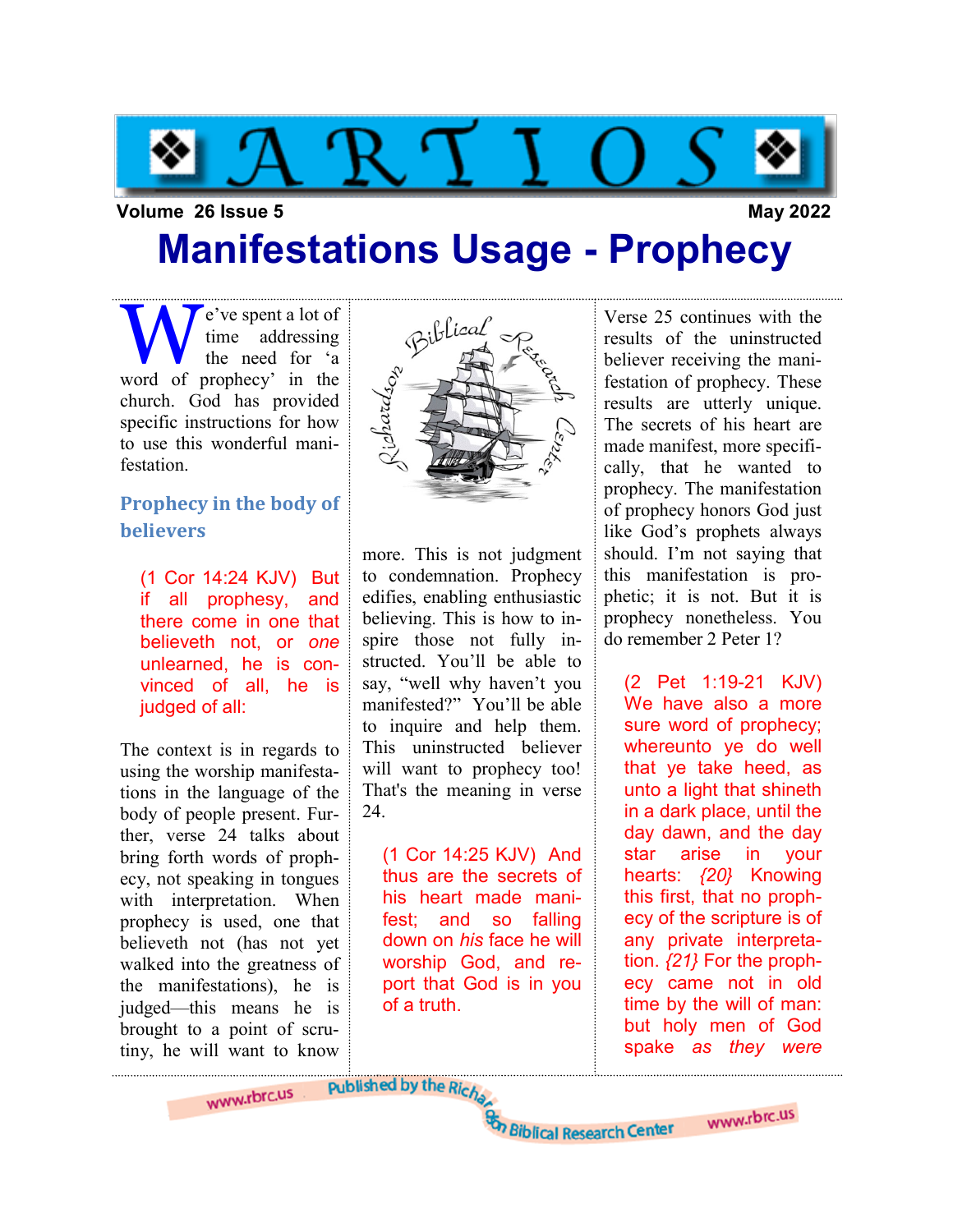#### moved by the Holy **Ghost**

The Word of God is prophecy, all of it. The manifestation is not foretelling (of some future event). It is forth telling (of the beauty of God's Word).

Back to 1 Corinthians 14:25, the person's inward secrets are made manifest. This is the same word for 'manifestation' in 1 Corinthians 12. Bringing forth a word of prophecy is bringing forth hidden treasures out of the heart. No wonder he falls down on his face in worship. No wonder God is truly in him and you.

(1 Cor 14:26 KJV) How is it then, brethren? when ye come together, every one of you hath a psalm, hath a doctrine, hath a tongue, hath a revelation, hath an interpretation. Let all things be done unto edifying.

Now, we have a problem. In the church, everyone is shouting: psalms, doctrines, speaking in tongues, acting like prophets, speaking in tongues with interpretation. Can you imagine? I'd never want to be present in such spiritual disaster. What's the matter with these people? This is happening inside of the church. Everybody wants to do all of these things. Obviously no one is in charge. The order of the day, and the one truly in charge says, 'let all things, inside of the church, be done to edify the church.' They were all out of order, tearing down the church.

### The proper order for the manifestation

How should believers order the manifestations? God provided specific instruction just for this—no guessing, no confusion—just plenty of edification.

(1 Cor 14:27 KJV) If any man speak in a unknown tongue, let it be by two, or at the most by three, and that by course; and let one interpret.

## Tongues with Interpretation:

Scratch out unknown. 'By course' means "in order one, two, three." The manifestations are supposed to edify the church. If one is going to speak in tongues with interpretation, it must be done decently and in order.

### And let one interpret

'And let one interpret' is very direct. And rightly so. More confusion enters a believer's meeting because this instruction is ignored more than anything else. The uninstructed and confused say that one speaks in tongues and another interprets. Because of the phrase 'let one', that can't be true. If one speaks in tongues, and another interprets, this other one is actually bringing forth a word of prophecy. The one speaking in tongues is merely praying, private prayer, totally out of order.

'Let one' comes from heis, meaning, 'that same one'. The same one speaking in tongues MUST interpret.

(1 Cor 14:5 KJV) I would that ye all spake with tongues, but rather that ye prophesied: for greater is he that prophesieth than he that speaketh with tongues, except he interpret, that the church may receive edifying.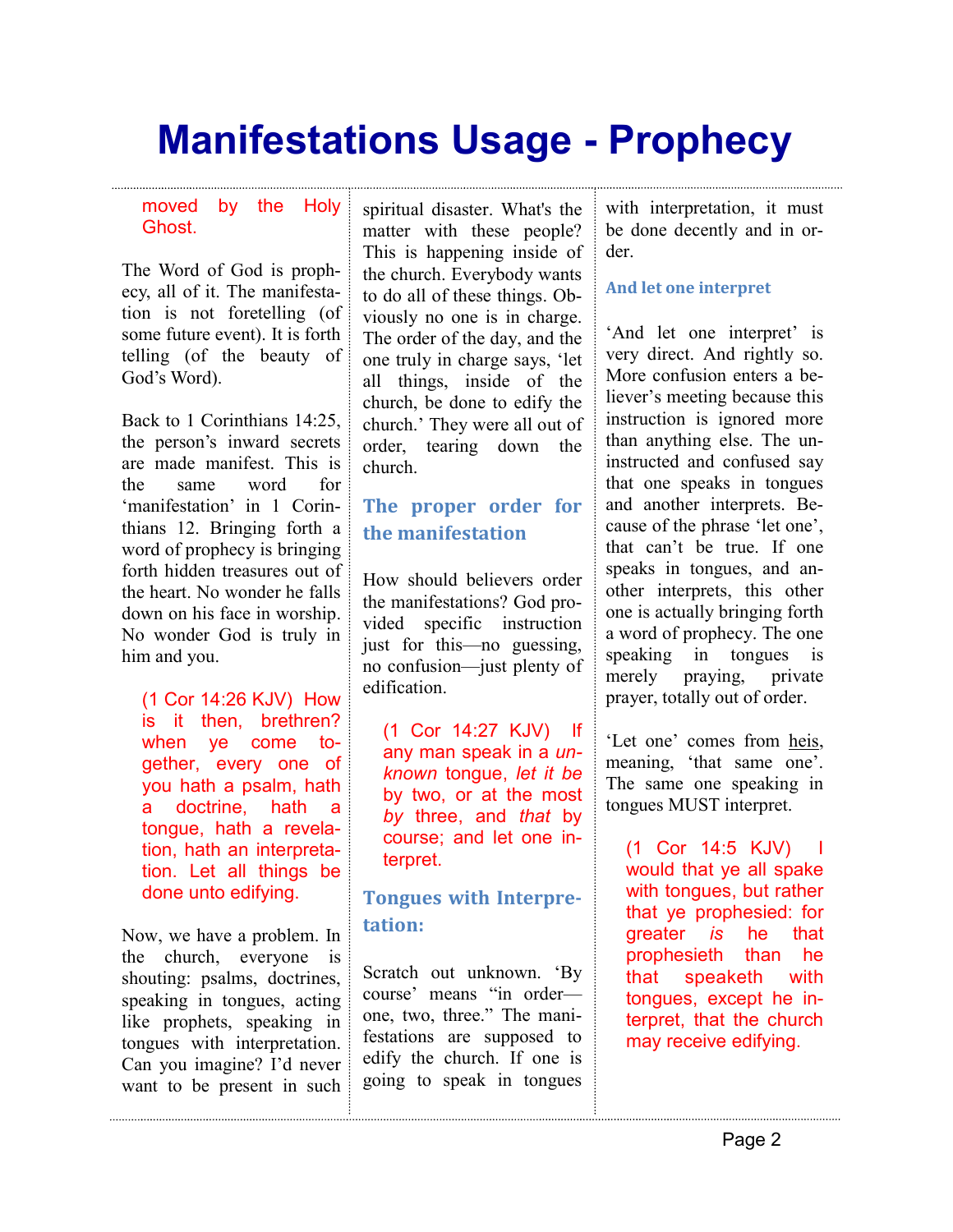Verse five teaches the same thing, 'except he interpret'.

(1 Cor 14:13 KJV) Wherefore let him that speaketh in an unknown tongue pray that he may interpret.

Verse 13 also teaches this. 'Pray that he may interpret'. The 'he' in both verses refers to the one speaking in tongues. Even if they try, no one else can possibly give another's interpretation. If they tried to do this, they would be bringing forth a word of prophecy.

Let's read 1 Corinthians 14: 27 without the forgeries.

> In the church, if any man speak in a tongue, let it be by two, or at the most by three, and in order, the first, then the second, and finally the third; and let the same one who spoke in tongues interpret his tongue.

What if a believer lacks the will to interpret?

If he lacks the will to interpret

(1 Cor 14:28 KJV) But

if there be no interpreter, let him keep silence in the church; and let him speak to himself, and to God.

If one will not believe to interpret what he just spoke in tongues …. That's the context. You can't make this stuff up; God provided full instructions even if people refuse to follow them. To say, there is no interpreter, holds no water. God's church can't be put out of commission that easily. Let's take this a step further and suppose that you are appointed to be the grand interpreter, but you went out on Saturday night and had one too many drinks. Who's going to interpret? If the speaker lacks the will to interpret, he is to remain silent in the church. Well, that's okay because he can still speak in tongues to himself; he is not to speak in tongues out loud. All believers can and should speak in tongues silently inside the church, speaking to yourself and to God. This is tremendous, because if people lack the will to interpret, they can still speak in tongues and be edified.

The Prophets

Take note. The context changes in verse 29.

(1 Cor 14:29-30 KJV) Let the prophets speak two or three, and let the other judge. {30} If any thing be revealed to another that sitteth by, let the first hold his peace.

The context has just changed to 'the prophets'. Most churches never realize this, but it is entirely possible for real-life prophets to be present in the church. If they are, and they are moved to speak, they must also follow God's specific order in the church. A limit is placed on how many can speak at a given time; that limit is there. While they prophecy, and this is not talking about bringing forth the manifestation of word of prophecy, the listeners are to judge. They are to separate completely from the discussion and allow the prophets space to speak. They are not to interject their opinion. As well, fellow prophets are to allow each other to speak, holding their peace while each prophesies. There must be order in the church.

(1 Cor 14:31 KJV) For ye may all prophesy one by one, that all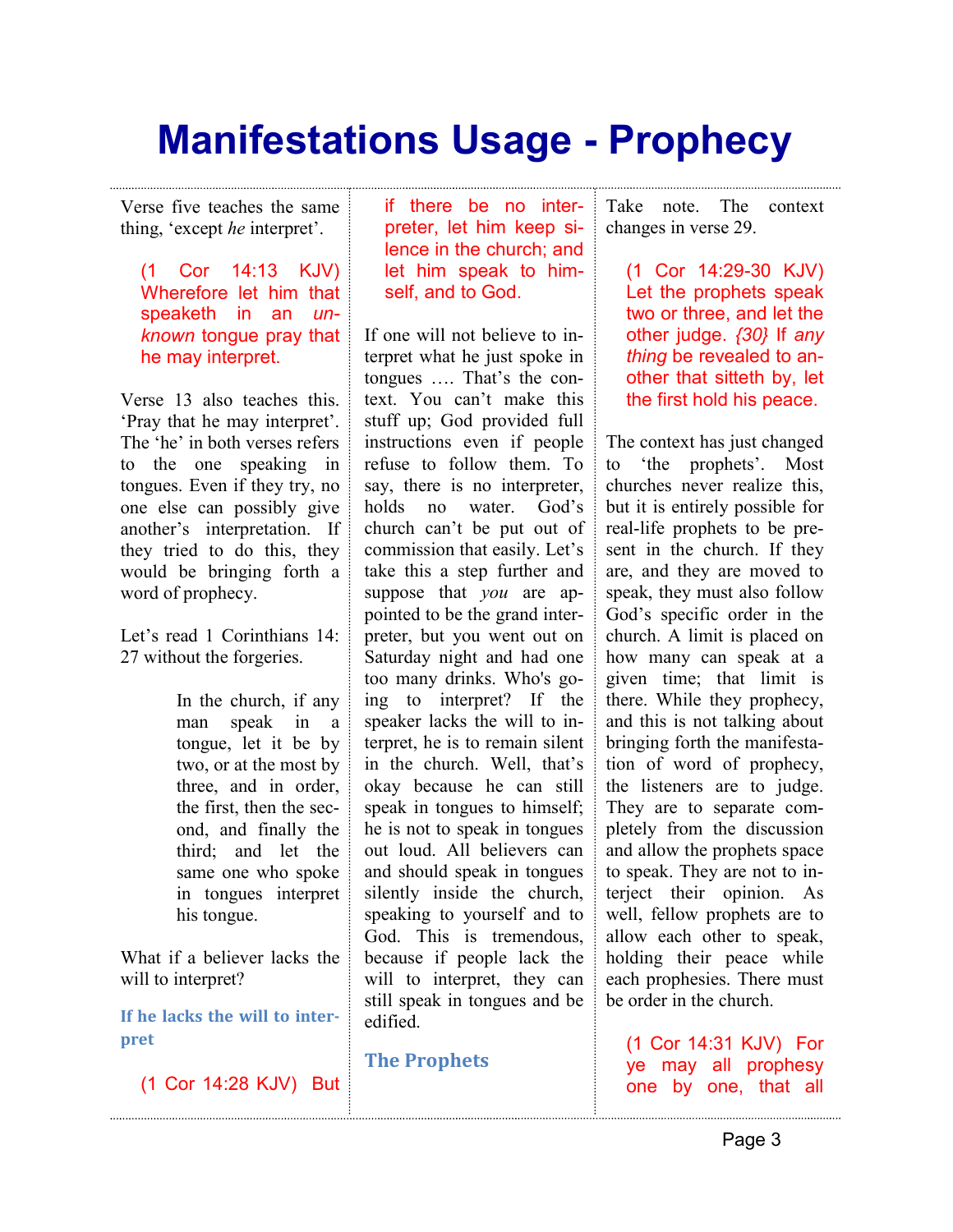#### may learn, and all may be comforted.

At the most, three may prophesy as we just read, and all may learn and be comforted.

### (1 Cor 14:32 KJV) And the spirits of the prophets are subject to the prophets.

'The spirits of the prophets are subject to the prophets' is a tremendous truth. This means that the prophets are in absolute control. Nothing controls them, nothing at all. If there's any jumping and shouting, the prophet is doing it. In the genuine, the prophet is always in control. In the counterfeit, people are not in control even if they say that the spirit made him do it. There can be no such thing, for if it were, it would have to be possession. You are always in absolute control, and what a wonderful thing that is.

(1 Cor 14:33 KJV) For God is not the author of confusion, but of peace, as in all churches of the saints.

God is not the author of confusion. Wherever there is confusion, the wrong god has been allowed space. Satanic influence would provoke everyone to speak in tongues at the same time. God would never do this because he isn't the author of confusion, but of peace.

### The wives of the prophets

Note that the context changes to the wives of the prophets.

(1 Cor 14:34 KJV) Let your women keep silence in the churches: for it is not permitted unto them to speak; but they are commanded to be under obedience, as also saith the law.

This does not say that women should not preach or speak in the church.

Let's think this through. How in the world could an unmarried woman, one who doesn't have a husband, ask her husband at home? The previous context was about the prophets. Now, it's talking about the prophets' wives.

(1 Cor 14:35 KJV) And if they will learn any thing, let them ask their husbands at home: for

#### it is a shame for women to speak in the church.

Their husbands have brought forth the Word of God. The wives live with them so let them ask at home. It is a shame for what women? 'The wives of the prophets'.

### Wives: Never bring shame to your husband, he man of God

You have to ask, 'what was happening in the Corinth church'? The prophets would speak and the wives would jump up and say, 'Babe, oh babe. I want to say something'. 'Shame' comes from, aischros, and means, 'running off at the mouth'. This act is offensive to modesty. Here, you have a man of God speaking God's Word, and his wife is trying to offer her opinion. Bottom line: a case of the wife running off at the mouth is offensive to modesty.

(1 Cor 14:36 KJV) What? came the word of God out from you? or came it unto you only?

Verse 36 further describes this situation. 'Did the word of God come from the prophets, or from the prophets wives'? Great question.